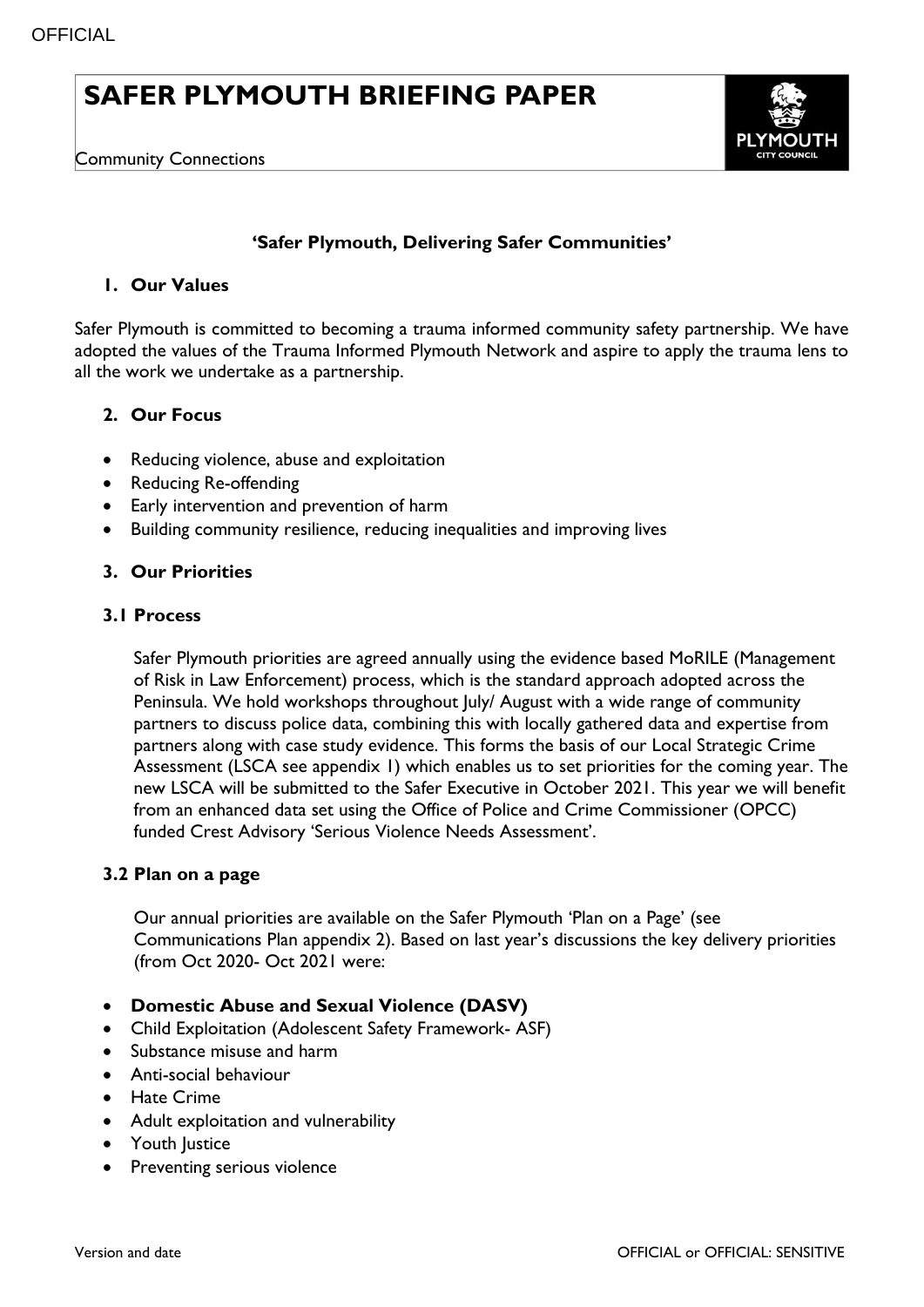The Safer Plymouth Executive agreed that DASV would be the key priority for 2020/21 as the data from our MoRILE workshops showed that crimes had risen significantly and that we needed particular focus on the responsibilities placed upon Safer Plymouth by the new Domestic Abuse Act (April 2021).

#### **3.3 Thematic Groups**

Delivery of the Safer Plymouth Priorities is delegated to our thematic groups. Each group has a Chair who feeds into the Safer Executive for governance. Reach across community partner organisations has been extremely strong, for example DASV has 50+ members and Safer Communities has 40+ members.

#### **Safer Families – Chaired by T/ Chief Inspector Simon Hardwick and Shelley Shaw (NSPCC)**

#### **Terms of Reference**

- Prevention of Adverse Childhood Experiences and Promoting Early Intervention to Reduce Harm to Families
- Impact of parental incarceration on children (CAPO)
- Preventing Child Sexual Abuse (Together for Childhood)
- Hidden Harm through substance misuse
- Healthy relationships work (DA SV prevention)

Examples of work supported via this theme group include funding and promoting the NSPCC 'Sharing the Brain Story 'training to over 200 practitioners in Plymouth and supporting The Zone 'We're More Than That' Reverse Mentoring Project with young people mentoring the police.

#### **Safer People – Interim Lead Fiona Anderson Plymouth City Council (previous Tracey Watkinson)**

#### **Terms of Reference**

- Extra familial safeguarding (Adolescent Safety Framework(ASF))
- Modern Slavery/ Exploitation
- Inequalities in mental health
- Cybercrime and fraud
- Improving links between PSCP, PSAB and Safer Plymouth

Examples of work supported included developing the role of Safer Plymouth in the new ASF, writing a new Modern Slavery Strategy for the City and beginning development of a shared learning framework around Serious Case Review/ Domestic Homicide Review (DHR) recommendations.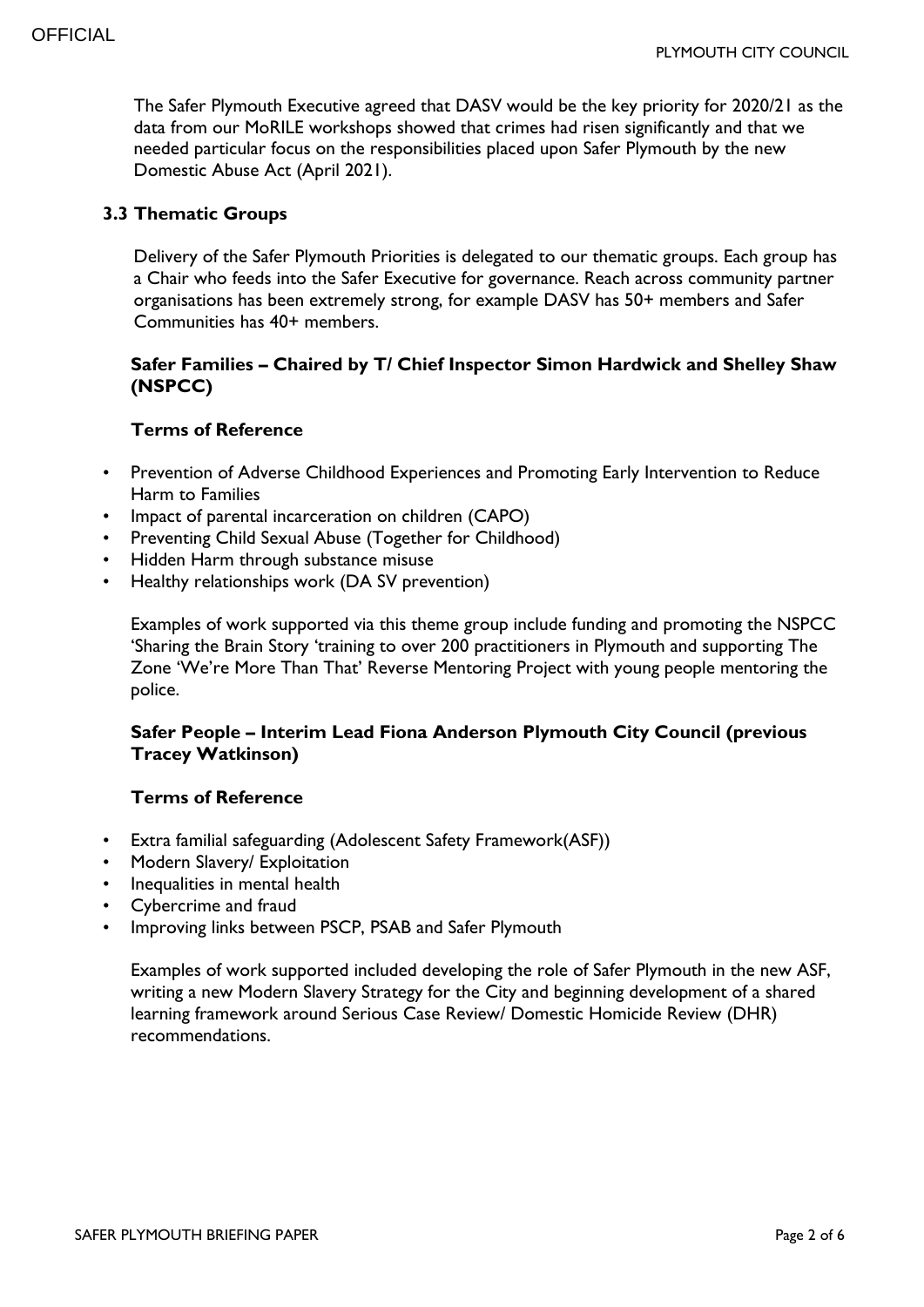## **Safer Communities – Tracey Naismith (PCC)**

#### **Terms of Reference**

- Prevent Partnership
- Emerging issues including Anti-Social Behaviour (ASB)
- Substance Misuse and Related Harms
- **Hate Crime**
- Serious Violence (knife crime working group)

Examples of work undertaken include setting up a knife crime task and finish group and holding community based meetings in conjunction with the Welcoming City team with a view to developing a new hate crime action plan for 2021.

## **Domestic Abuse(DA) and Sexual Violence(SV) – Lyn Gooding (CEO First Light) and Hannah Shead (CEO Trevi)**

- Incorporates terms of reference for the statutory DA Local Partnership Board
- Works to the vision and values set out in the Plymouth DASV compact and has oversight of Plymouth's DASV Action Plan and DA Act Partnership Plan
- Governance of MARAC (Multi-Agency Risk Assessment Conference)
- Governance of Domestic Homicide Reviews
- Equal focus on Domestic Abuse and Sexual Violence

Examples of work undertaken include setting up a working group 'Plymouth Approach to Prostitution and Sex Working' to develop a citywide action plan, funding the Together for Childhood virtual learning week on preventing sexual violence (500+ attendees) and running campaigns for 16 Days of Action (DA Nov/ Dec 2020) and Sexual Violence week (Feb 21)

#### **Youth Justice priorities are held by the Youth Justice Management Board which reports into the Safer Executive.**

## **3.4 OPCC Grant Funding**

Safer Plymouth receives an annual grant allocation which enables us to support a range of community based projects to deliver on our agreed priorities. The grant period is aligned to the financial year. A full break down of our grant allocations and descriptions of projects supported by Safer Plymouth for 2021/22 can be found in appendix 3.

#### **3.5 Communications**

Safer Plymouth produces an annual communication plan which summarises our internal and external communication priorities for the year. Each thematic group uses this and the Safer Events calendar to decide on communication and campaign priorities with partners. See appendix 2.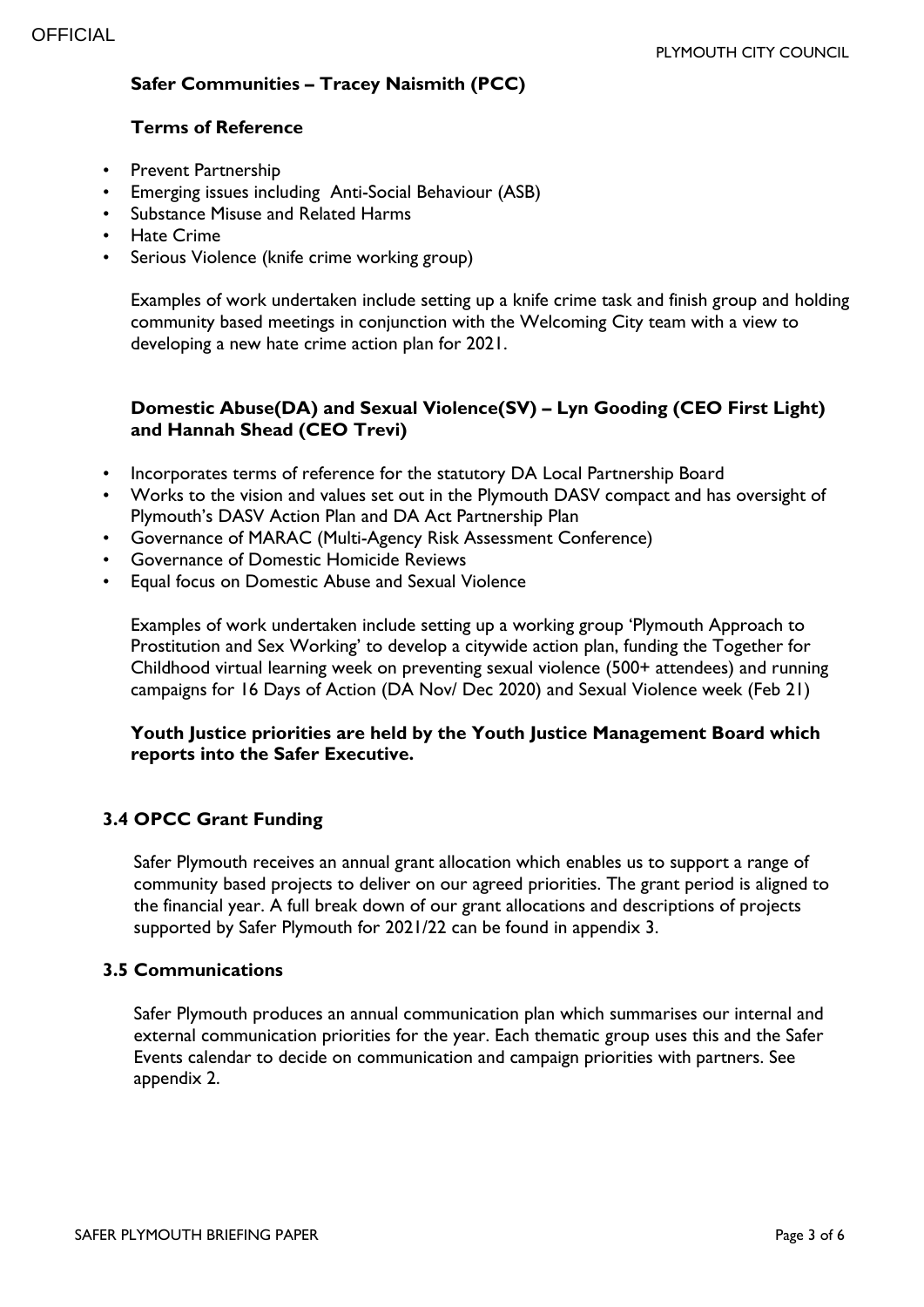## **4. Challenges**

## **4.1 COVID**

The pandemic has had some significant impacts on Safer Plymouth functioning. It has made our planning process problematic, for example MoRILE shows a steep drop in some crime types such as shoplifting (41%) and a significant increase in ASB (11%) that are directly attributable to lockdown and cannot reasonably form the basis of planning next year. There has been understandably a clear focus on COVID duties for some of our key partners such as Public Health and this has meant reprioritising and approaching activity differently with some key messaging in areas such as DASV, while other planned activity has been delayed i.e. the Thrive Campaign focussed on Adverse Childhood Experiences.

There have been some benefits for the partnership in terms of increased access to meetings with virtual platforms and some creativity in ways of working together that we are looking to embed once the pandemic eases.

## **4.2 The Domestic Abuse Act**

The Act was one of the only pieces of legislation to be passed during the COVID period, coming into effect in April 2021. Substantial new responsibilities have come to the Safer Plymouth DASV group, which takes on statutory functions as the DA Local Partnership Board. Planning for the act has required a significant amount of officer capacity (there is a sizeable, detailed work programme which sits beneath this piece of work) to date and additional burdens funding will secure further capacity from the Autumn.

#### **4.3 Serious Violence Duties**

Draft guidance on serious violence duties was released in May 2021 (Police, Crime, Sentencing and Courts Bill). This will place another layer of significant responsibilities upon community safety partnerships. We have been undertaking a review of how this will impact upon the existing Safer Plymouth structure and will be recommending a restructure to the Safer Executive on  $20<sup>th</sup>$  July (see draft SV briefing paper appendix 4). This will have require some changes to existing partnerships and priorities and will best support us to meet new legislative requirements.

#### **4.4 Changes to OPCC grant**

The OPCC grant (appendix 3) has enabled significant investment into local partners who are delivering our CSP priorities. This is the last year in which we will receive the grant in its current format. There may be opportunities for co-commissioning around delivery priorities such as domestic abuse and we are waiting for clarity on what those arrangements might look like moving forwards. We will also need to consider how the Police and Crime Commissioner (PCC) Crime Plan will align to our Local Strategic Crime Assessment. Strong working relationships with Office of Police and Crime Commissioner (OPCC) team and their participation on our Executive means we are confident that any risk is managed in respect of key service delivery and the effectiveness of Safer Plymouth in meeting local objectives.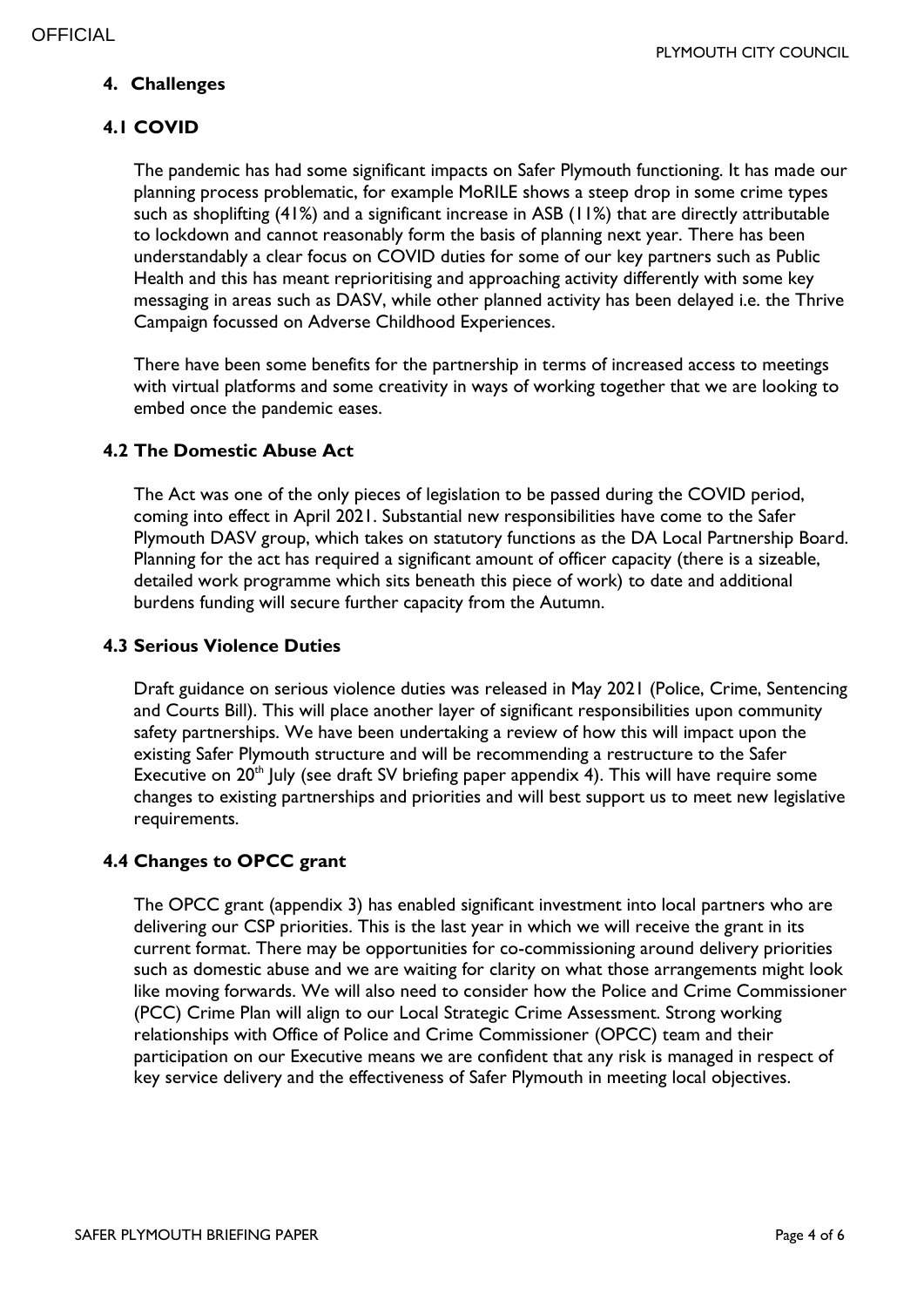## **4.5 Governance**

Safer Plymouth convened a new Executive Board in October 2020 to ensure full representation of the responsible authorities and this means a relatively new leadership team which has had to operate in the context of the COVID pandemic and also focus extensively on the challenges from new legislative responsibilities under the DA Act and Serious Violence Duties. Connectivity with other strategic boards and continued strengthening of joint working have been identified as priorities. The proposed restructure of the partnership thematic groups will further enable the focus in these identified areas.

## **5. Work programme**

## **Safer Plymouth funded projects are detailed in the OPCC grant (appendix 3)**

**Deliverables relating to Safer Plymouth communications, conferences and campaigns are detailed in the Communication Plan 2021 in appendix 2 (draft for approval by Exec July 21)** 

| <b>Key Deliverables</b>                                                          | Lead                                                                 | When By                                          |
|----------------------------------------------------------------------------------|----------------------------------------------------------------------|--------------------------------------------------|
| MoRILE workshops<br>8 X community<br>partnership events                          | <b>Technical Lead and</b><br><b>Thematic Leads</b>                   | <b>July 2021</b>                                 |
| Review of Safer<br><b>Plymouth Structure</b><br>to meet Serious<br>Violence duty | Strategic Manager<br><b>Technical Lead</b>                           | Subject to Exec Approval July 21<br>October 2021 |
| New Local Strategic<br><b>Crime Assessment</b>                                   | <b>Technical Lead</b>                                                | October 2021                                     |
| Updated 'Plan on a<br>Page' for 2021/22                                          | <b>Technical Lead</b>                                                | November 2021                                    |
| Funding<br>Applications                                                          |                                                                      | <b>July 2021</b>                                 |
| Safer Streets 3 bid<br><b>Tampon Tax</b><br><b>NHSE Pathfinder</b>               | <b>Strategic Managers</b><br>DASV partners<br><b>DA Commissioner</b> |                                                  |
| Adult A DHR 2<br><b>Domestic Homicide</b><br>Review publication                  | <b>Technical Lead</b>                                                | <b>July 2021</b>                                 |
| <b>Domestic Abuse</b><br>Act:<br><b>Needs Assessment</b>                         | <b>DASV Local Partnership</b><br><b>Board</b><br>DA Commissioner/    | August 2021                                      |